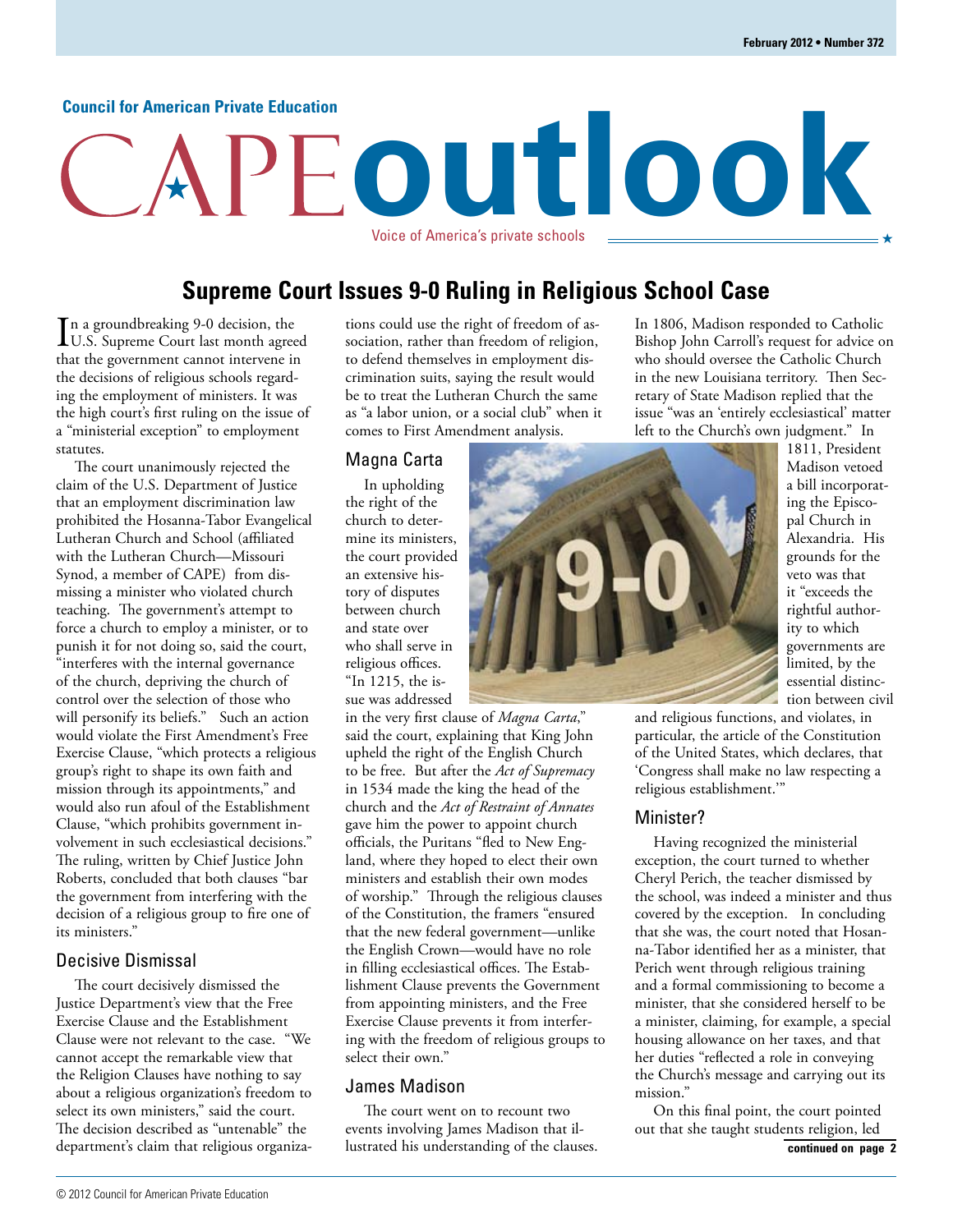# CAPE

### **CAPE** member organizations: Agudath Israel of America

American Montessori Society

Association Montessori International–USA

Association of Christian Schools International

Association of Christian Teachers and Schools

Association of Waldorf Schools of N.A.

Christian Schools International

Evangelical Lutheran Church in America

Friends Council on Education

Lutheran Church–Missouri Synod

National Association of Episcopal Schools

National Association of Independent Schools

National Catholic Educational Association

National Christian School Association

Oral Roberts University Educational Fellowship

Seventh-day Adventist Board of Education

United States Conference of Catholic Bishops

Wisconsin Evangelical Lutheran Synod Schools

33 Affiliated State Organizations

a coalition of national associations serving private schools K-12 Executive Director: Joe McTighe

**Outlook is published monthly (September to June) by CAPE. An annual subscription is \$35. ISSN 0271-1451**

13017 Wisteria Drive #457 Germantown, MD 20874 (tel) 301-916-8460 (fax) 301-916-8485 (email) cape@capenet.org

### **www.capenet.org**

## **continued from page 1**

them in prayer, took them to chapel, and was commissioned with faithfully teaching scriptures and leading students to mature in their faith. "In light of these considerations—the formal title given Perich by the Church, the substance reflected in that title, her own use of that title, and the important religious functions she performed for the Church—we conclude that Perich was a minister covered by the ministerial exception," said the court.

## Not by a Stopwatch

The justices agreed that the amount of time Perich devoted to the performance of religious duties (roughly 45 minutes each school day) was not a factor in determining her status as a minister. "The issue before us, however, is not one that can be resolved by a stopwatch," they said. The Equal Employment Opportunity Commission had argued that ministerial exceptions should extend only

to persons who perform "exclusively religious functions," but the court said, "we are unsure whether any such employees exist," noting that even heads of congregations engage in a mix of secular and religious duties.

Still, despite citing numerous conditions that factored into the determination that Perich was indeed a minister, the court decided not to impose a set rule for making that determination in the future. "We are reluctant, however, to adopt a rigid formula for deciding when an employee qualifies as a minister. It is enough for us to conclude, in this our first case involving the ministerial exception, that the exception covers Perich, given all the circumstances of her employment.'

The court also refused to say whether it would bar suits other than employment discrimination suits against religious employers. "We express no

## **continued from page 3**

Paul Krebbs, president of All Hallows High School in Bronx, NY, explained how the school, which is located in the poorest Congressional district in the country, provides stability and structure to students. Krebbs has been at the school for 18 years; the current principal, an All Hallows graduate, has served for 16 years. What's more, fourteen faculty members are former students, personifying the message regularly delivered to students and alumni: learn, earn, and return. Graduates returning to support the school help close the gap between the annual \$5,700 tuition and the \$7,200 per-pupil cost.

view on whether the exception bars other types of suits, including actions by employees alleging breach of contract or tortious conduct by their religious employers. There will be time enough to address the applicability of the exception to other circumstances if and when they arise."

## Church's Alone

Ruling that the First Amendment "requires dismissal of this employment discrimination suit," the court said that requiring the church

> "to accept a minister it did not want...would have plainly violated the church's freedom under the Religion Clauses to select its own ministers." By the same token, requiring the church to pay "frontpay in lieu of reinstatement, backpay, compensatory and punitive damages, and attorney's fees" would "be no less prohibited by the First Amendment than an order overturning the termination." As the court put it, "Such relief would depend on a determination that Hosanna-

Tabor was wrong to have relieved Perich of her position, and it is precisely such a ruling that is barred by the ministerial exception." The purpose of the exception, said the court, is to ensure "that the authority to select and control who will minister to the faithful…is the church's alone."

Eloquently concluding the decision, Chief Justice Roberts wrote: "The interest of society in the enforcement of employment discrimination statutes is undoubtedly important. But so too is the interest of religious groups in choosing who will preach their beliefs, teach their faith, and carry out their mission. When a minister who has been fired sues her church alleging that her termination was discriminatory, the First Amendment has struck the balance for us. The church must be free to choose those who will guide it on its way."

Regarding the school's college-going rate, Krebbs said 98 percent would be "an off year for us." All current seniors, the school's hundredth graduating class, are expected to go to college.

Other champions honored at the White House were Sr. Rosa Maria Ruiz, C.F.M.M., superintendent of Catholic schools in the Diocese of Tucson, AZ; Yvonne Schwab, principal of St. James the Less Catholic School in Columbus, OH; Joseph Womac, executive director of the Fulcrum Foundation in Seattle, WA, and Rev. Charles Currie, S.J., president of the Association of Jesuit Colleges and Universities in Washington, DC.

"The church must be free to choose those who will guide it on its way."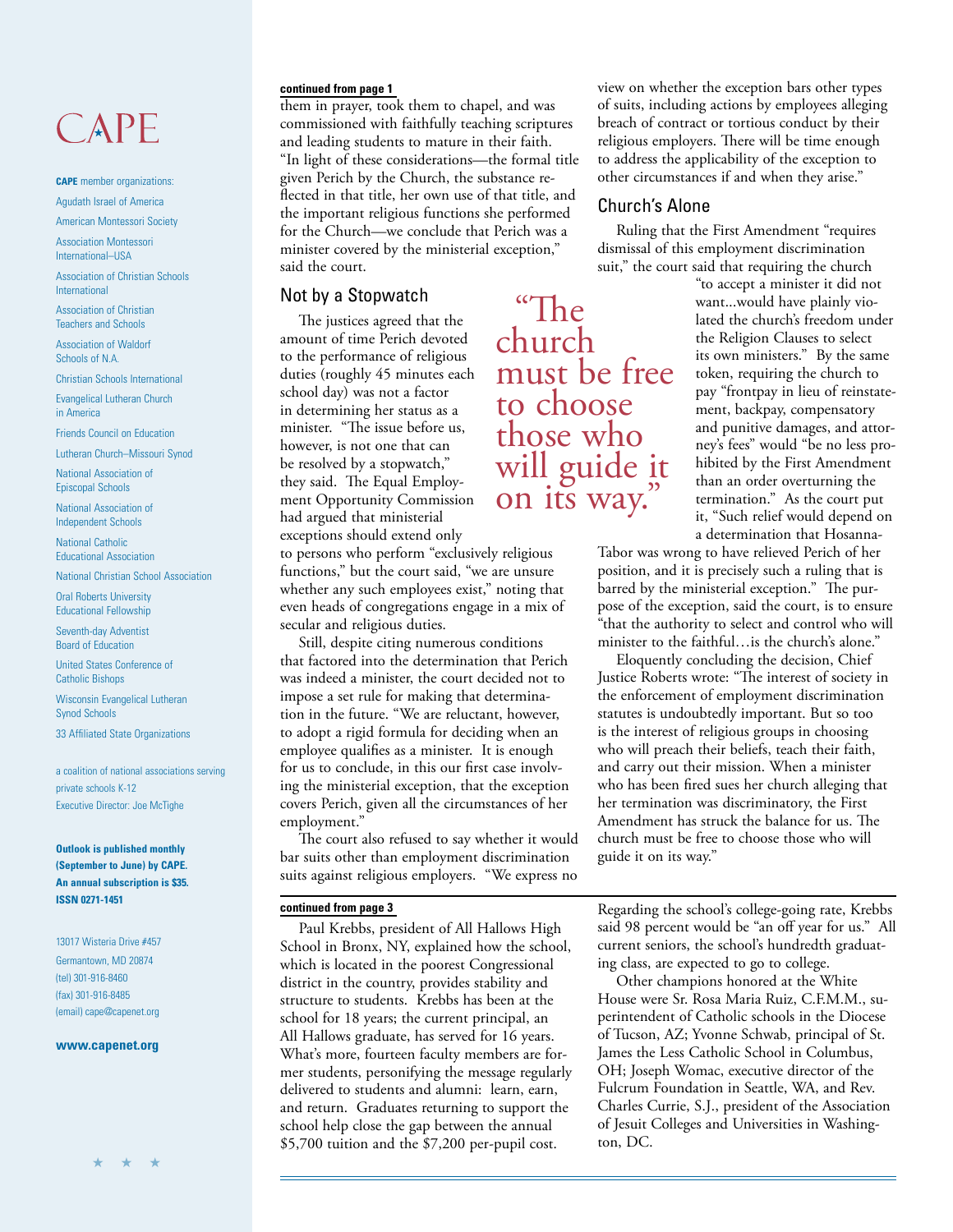## **White House Honors Champions of Change Choice Week**

The Obama administration last month honored nine leaders in Catholic education as Champions of Change for service "to their communities and our nation." The White House event, hosted by the Office of Faith-Based and Neighborhood Partnerships, provided administration officials an opportunity to praise the ac-

complishments of not only the honorees, but also Catholic education in general

"Each of these nine leaders embodies the values of education, innovation and service through their stellar contributions to Catholic schools and the wider communities they serve," said Alexia Kelley, senior policy advisor at the White House Office of Faith-Based and Neighborhood Partnerships. "These champions, like their colleagues in



Joshua DuBois, director of the White House Office of Faith-Based and Neighborhood Partnerships, applauds their own high school Catholic school "Champions of Change" at the White House January 25. (Photo: U.S. Dept. of Education)

Catholic education across the country, inspire all of us to build up our communities and our nation's young people."

Joshua DuBois, director of the faith-based office, called Catholic schools "national treasures," important not only to their students but "to the common good of the nation as a whole." He noted how these schools "step up to the plate on behalf of all children," and he said the event was designed to "spread the word about how much Catholic schools mean to our country."

Roberto Rodriguez, special assistant to the president for education policy, called Catholic schools "a lifeline of support for neighborhoods and families that are struggling around our country." He thanked Catholic educators "for your commitment day in and day out to our families and to our children."

The event took place January 25, a few days before the start of Catholic Schools Week and a few days after the administration's decision that health insurance offered by Catholic schools and other religious institutions must cover reproductive services that violate their convictions. Referring to the controversy, Denis McDonough, deputy national security advisor to the president, acknowledged there may be times when Catholics disagree with the decisions of the administration. He then attempted to assure the audience that the president knows about and appreciates Catholic education, having at-

tended a Catholic school in Indonesia as a child and having worked as a community organizer in Chicago. McDonough also acknowledged his own Catholic school roots and how they continue to inform his decisions. He told his listeners they have "an open door" at the White House and "a deep reservoir of goodwill."

> ons providing testimony and insights about their successful work. Rev. John P. Foley, S.J., chief mission officer of the Cristo Rey Network, described how the 24 schools in the innovative system are "temporary employment agencies," providing students a chance to cover a good share of the cost of education. Last year, over 6,000 students

Most of the event

earned an astounding \$32 million. The network serves 50 percent Latino students and 40 percent African-American.

Eighty-four percent of last year's graduates went on to college. Sr. Jennie Jones, S.F.F., principal at St. Mary's Academy in New Orleans, said a good Catholic school focuses on academics and excellence, be-

lieves that all children can learn, teaches morals, and encourages students to do their best. But she said the truly distinguishing factor is that "Christ is the center of all that we do."

The only student in the group, Bertha Castaneda, a senior at Archbishop Carroll High School in Washington, DC, said the school has challenged her and has helped make her the person she has become. She reported she has received a great deal of encouragement from the school community, an ingredient she said is essential for young people.

In a touch of irony at the event, one of the champions, Annette "Mickey" Lentz, chancellor of the Archdiocese of Indianapolis, drew considerable applause when noting that Indiana's new voucher initiative has brought 2,000 additional students to schools in the archdiocese. Cheers for vouchers are probably uncommon in a White House that staunchly opposes them. Lentz said she believes the voucher program is "just going to really open wonderful things for these children and these families."

★ ★ ★

January 22 signaled the start of National School Choice Week, in which thousands of people took part in more than 400 events across the country to focus on the value of helping parents choose the school their children attend.

Here in Washington, House Speaker John Boehner spoke of the "headway" being made within the school choice movement and renewed a commitment "to build on successful school choice initiatives like the Opportunity Scholarship Program." Boehner said that "education reform starts with giving children in need a way out of chronically underperforming schools."

Two publications released in DC during the festivities heralded good news on the choice front. The American Legislative Exchange Council (ALEC) unveiled its 17th [Report Card on American](http://www.alec.org/publications/report-card-on-american-education/)  Education. Dr. Matthew Ladner and Dan Lips delineate in the document the stunning school choice victories achieved over the past 12 months, declaring that "2011 stands as the most successful year in the history of the parental choice movement, and whatever year would rank second ranks a distant second."

The remarkable recent advance of school choice was also [chronicled in the](http://www.allianceforschoolchoice.org/yearbook) *School Choice* Yearbook 2011-12, produced by the Alliance for School Choice. The publication describes seven brand-new programs enacted last year, including the expansive voucher program in Indiana.

"It was unquestionably a remarkable year in the fight to give educational opportunities to lowincome families," said coauthor Malcom Glenn, national director of communications at the Alliance. "The gains of 2011 give us great momentum towards helping even more kids in the year ahead."

The publication is avail[able at <http://www.alliance](http://www.allianceforschoolchoice.org/yearbook)forschoolchoice.org/>.